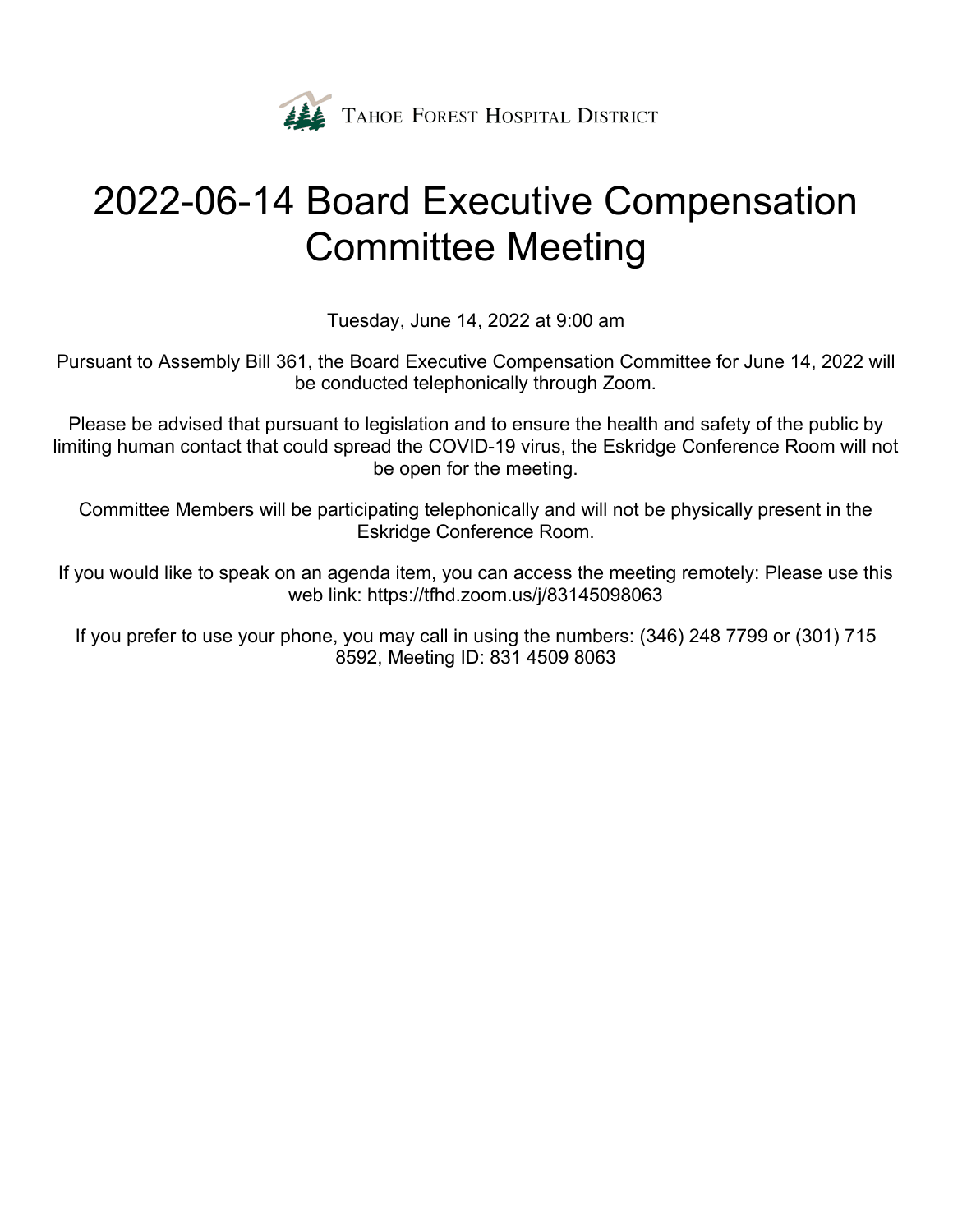

# Meeting Book - 2022-06-14 Board Executive Compensation Committee Meeting

Board Executive Compensation Committee

| <b>AGENDA</b>                                                                        |    |  |  |  |  |
|--------------------------------------------------------------------------------------|----|--|--|--|--|
| 2022-06-14 Board Executive Compensation Committee FINAL<br>Agenda.pdf                | 3  |  |  |  |  |
| ITEMS 1 - 4: See Agenda                                                              |    |  |  |  |  |
| 5. APPROVAL OF MINUTES                                                               |    |  |  |  |  |
| 2021-12-07 Board Executive Compensation Committee_DRAFT<br>Minutes.pdf               |    |  |  |  |  |
| 6. ITEMS FOR COMMITTEE DISCUSSION AND/OR<br><b>RECOMMENDATION</b>                    |    |  |  |  |  |
| 6.1. Policy Review                                                                   |    |  |  |  |  |
| 6.1.1. Chief Executive Officer Performance Evaluation,<br>ABD-01 2022_0516 DRAFT.pdf | 7  |  |  |  |  |
| 6.1.2. President & Chief Executive Officer Compensation,<br>ABD-02 2022_0516.pdf     | 8  |  |  |  |  |
| 6.2. President CEO Job Description 2021 05 FINAL.pdf                                 | 10 |  |  |  |  |
| 6.3. Guiding Principles.pdf                                                          | 13 |  |  |  |  |
| 6.4. FY23 CEO Incentive Compensation Criteria DRAFT.pdf                              | 14 |  |  |  |  |
| ITEMS 7 - 9: See Agenda                                                              |    |  |  |  |  |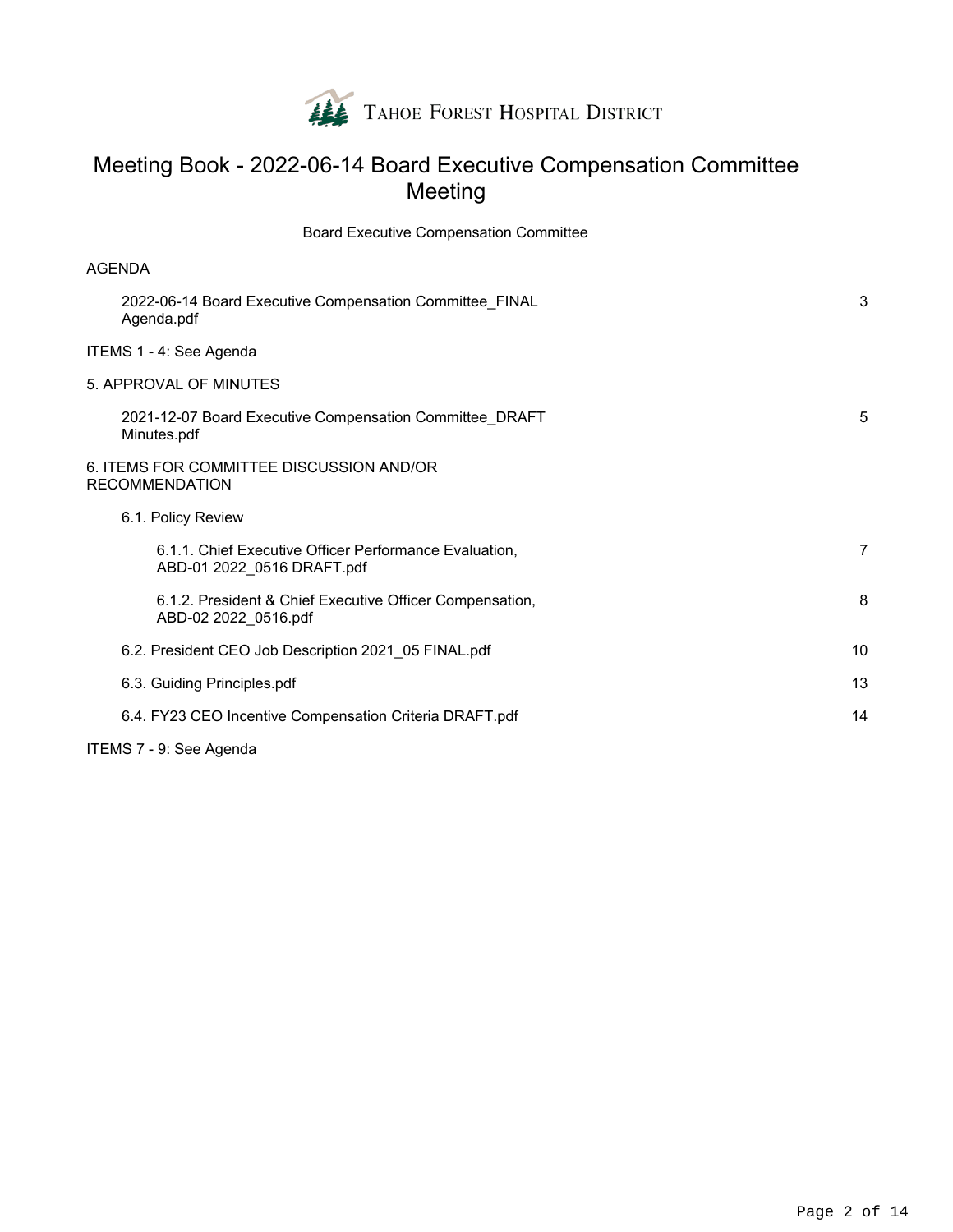

# **BOARD EXECUTIVE COMPENSATION COMMITTEE AGENDA**

Tuesday, June 14, 2022 at 9:00 a.m.

**Pursuant to Assembly Bill 361, the Board Executive Compensation Committee for June 14, 2022 will be conducted telephonically through Zoom. Please be advised that pursuant to legislation and to ensure the health and safety of the public by limiting human contact that could spread the COVID-19 virus, the Eskridge Conference Room will not be open for the meeting. Committee Members will be participating telephonically and will not be physically present in the Eskridge Conference Room.**

**If you would like to speak on an agenda item, you can access the meeting remotely:**  Please use this web link:<https://tfhd.zoom.us/j/83145098063>

#### **Or join by phone:**

If you prefer to use your phone, you may call in using the numbers: (346) 248 7799 or (301) 715 8592, Meeting ID: 831 4509 8063

Public comment will also be accepted by email to mrochefort@tfhd.com. Please list the item number you wish to comment on and submit your written comments 24 hours prior to the start of the meeting.

Oral public comments will be subject to the three minute time limitation (approximately 350 words). Written comments will be distributed to the board prior to the meeting but not read at the meeting.

### **1. CALL TO ORDER**

### **2. ROLL CALL**

Mary Brown, Chair; Robert Barnett, Board Member

### **3. CLEAR THE AGENDA/ITEMS NOT ON THE POSTED AGENDA**

### **4. INPUT – AUDIENCE**

This is an opportunity for members of the public to address the Committee on items which are not on the agenda. Please state your name for the record. Comments are limited to three minutes. Written comments should be submitted to the Board Clerk 24 hours prior to the meeting to allow for distribution. Under Government Code Section 54954.2 – Brown Act, the Committee cannot take action on any item not on the agenda. The Committee may choose to acknowledge the comment or, where appropriate, briefly answer a question, refer the matter to staff, or set the item for discussion at a future meeting.

### **5. APPROVAL OF MINUTES OF:** 12/07/2021....................................................................... ATTACHMENT

### **6. ITEMS FOR COMMITTEE DISCUSSION AND/OR RECOMMENDATION**

### **6.1. Policy Review**

Executive Compensation Committee will review and discuss the following board policy: 6.1.1. Chief Executive Officer Performance Evaluation, ABD-01 ................................. ATTACHMENT

- 6.1.2. President & Chief Executive Officer Compensation, ABD-02............................. ATTACHMENT
- **6.2. President & Chief Executive Officer Job Description** ................................................ ATTACHMENT Executive Compensation Committee will review the President & Chief Executive Officer's job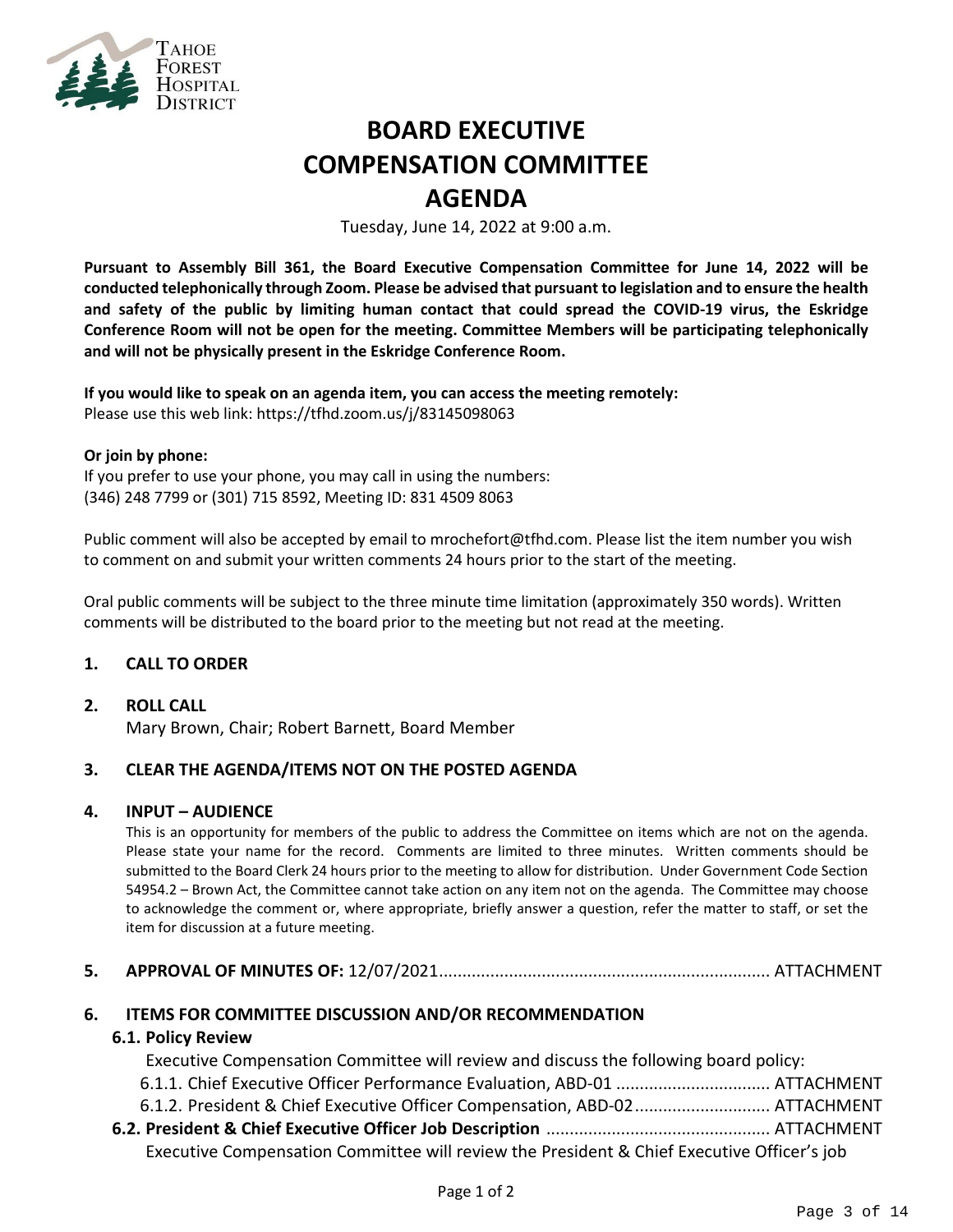description.

- **6.3. Guiding Principles** ....................................................................................................... ATTACHMENT Executive Compensation Committee will discuss guiding principles for the fiscal year 2023 CEO Incentive Compensation.
- **6.4. Fiscal Year 2023 President & CEO Incentive Compensation Criteria** ........................ ATTACHMENT Executive Compensation Committee will discuss development of metrics for the fiscal year 2023 CEO Incentive Compensation.

### **7. REVIEW FOLLOW UP ITEMS / BOARD MEETING RECOMMENDATIONS**

### **8. NEXT MEETING DATE**

Executive Compensation Committee will discuss its next meeting date.

### **9. ADJOURN**

\*Denotes material (or a portion thereof) may be distributed later.

Note: It is the policy of Tahoe Forest Hospital District to not discriminate in admissions, provisions of services, hiring, training and employment practices on the basis of color, national origin, sex, religion, age or disability including AIDS and related conditions. Equal Opportunity Employer. The telephonic meeting location is accessible to people with disabilities. Every reasonable effort will be made to accommodate participation of the disabled in all of the District's public meetings. If particular accommodations for the disabled are needed or a reasonable modification of the teleconference procedures are necessary (i.e., disability-related aids or other services), please contact the Executive Assistant at 582-3481 at least 24 hours in advance of the meeting.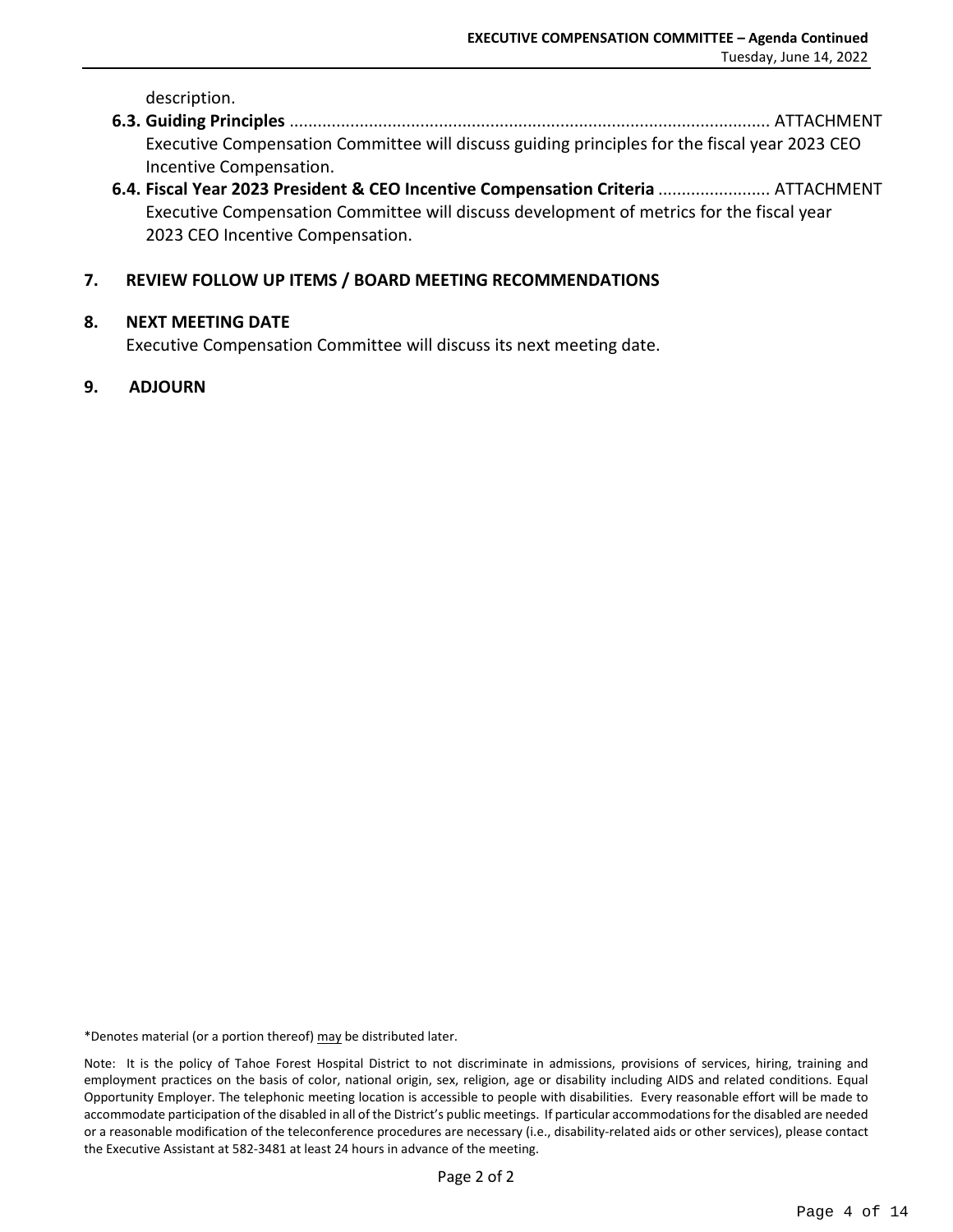

# **BOARD EXECUTIVE COMPENSATION COMMITTEE DRAFT MINUTES**

Tuesday, December 7, 2021 at 10:00 a.m.

**Pursuant to Assembly Bill 361, the Board Executive Compensation Committee for December 7, 2021 will be conducted telephonically through Zoom. Please be advised that pursuant to legislation and to ensure the health and safety of the public by limiting human contact that could spread the COVID-19 virus, the Eskridge Conference Room will not be open for the meeting. Committee Members will be participating telephonically and will not be physically present in the Eskridge Conference Room.**

### **1. CALL TO ORDER**

### **Meeting was called to order at 10:00 a.m.**

### **2. ROLL CALL**

Board: Mary Brown, Chair; Dale Chamblin, Board Member

Staff in attendance: Harry Weis, President & Chief Executive Officer; Judy Newland, Chief Operating Officer; Crystal Betts, Chief Financial Officer; Alex MacLennan, Chief Human Resources Officer; Martina Rochefort, Clerk of the Board

### **3. CLEAR THE AGENDA/ITEMS NOT ON THE POSTED AGENDA**

No changes were made to the agenda.

### **4. INPUT – AUDIENCE**

No public comment was received.

### **5. APPROVAL OF MINUTES OF:** 11/15/2021

**Director Chamblin moved to approve the Board Executive Compensation Committee meeting minutes of November 15, 2021, seconded by Director Brown.**

### **6. ITEMS FOR COMMITTEE DISCUSSION AND/OR RECOMMENDATION**

### **6.1. Policy Review**

Executive Compensation Committee reviewed and discussed the following board policy:

### **6.1.1. CEO Succession Policy, ABD-28**

The policy was updated to reflect the correct title of the President and Chief Executive Officer. Discussion was held.

### **Director Chamblin moved to send the policy to the full board for approval, seconded by Director Brown.**

**Open Session recessed at 10:05 a.m.**

### **7. CLOSED SESSION**

**7.1. Conference with Labor Negotiator (Government Code § 54957.6**) *Name of District Negotiator(s) to Attend Closed Session: Mary Brown*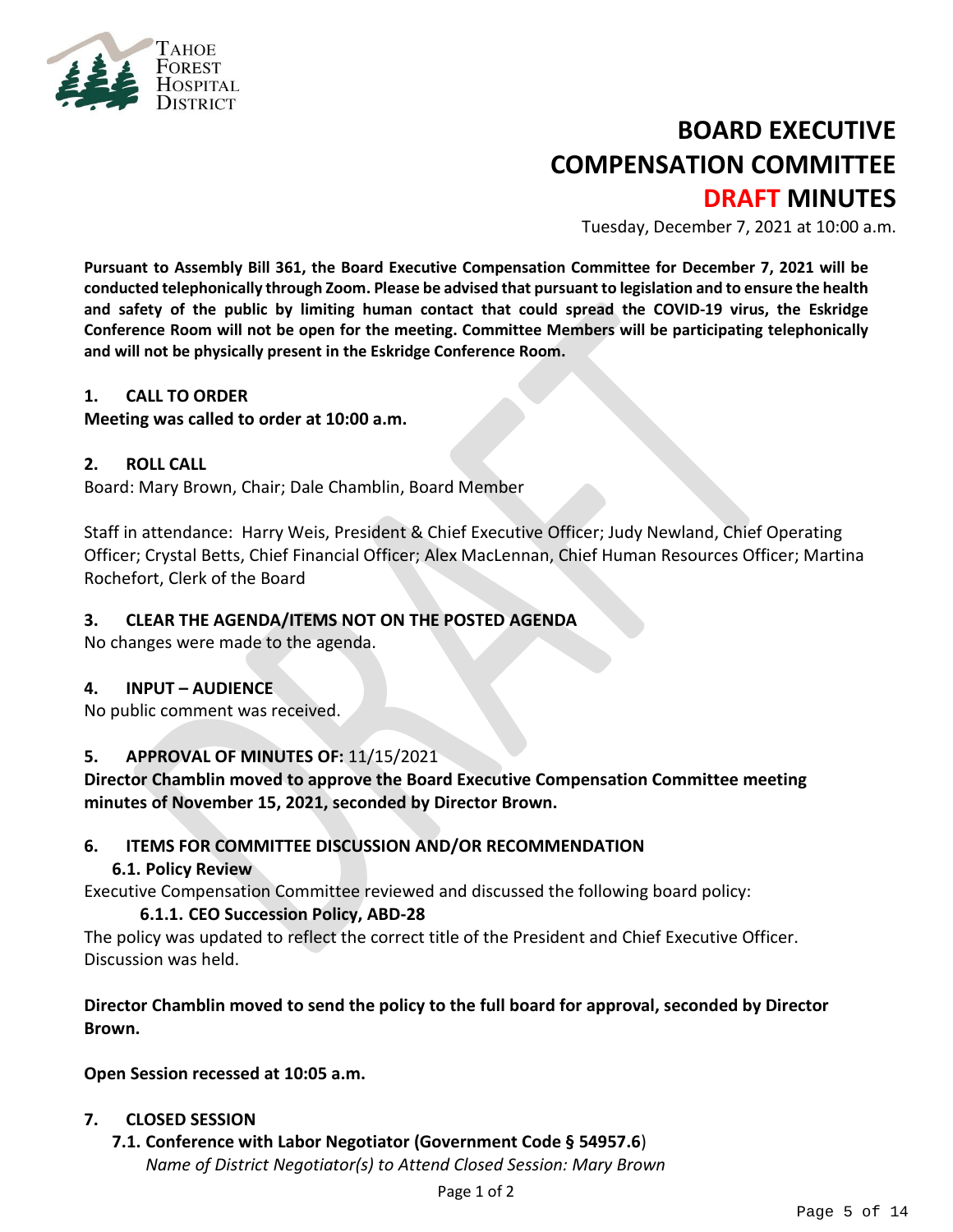*Unrepresented Employee: President & Chief Executive Officer* Discussion was held on a privileged item.

### **Open Session reconvened at 11:32 a.m.**

### **8. REVIEW FOLLOW UP ITEMS / BOARD MEETING RECOMMENDATIONS**

CEO Succession Policy will go to the full board for approval.

### **9. NEXT MEETING DATE**

Executive Compensation Committee will meet again in May to determine incentive compensation goals and review the President & CEO job description.

### **10. ADJOURN**

**Meeting adjourned at 11:35 a.m.**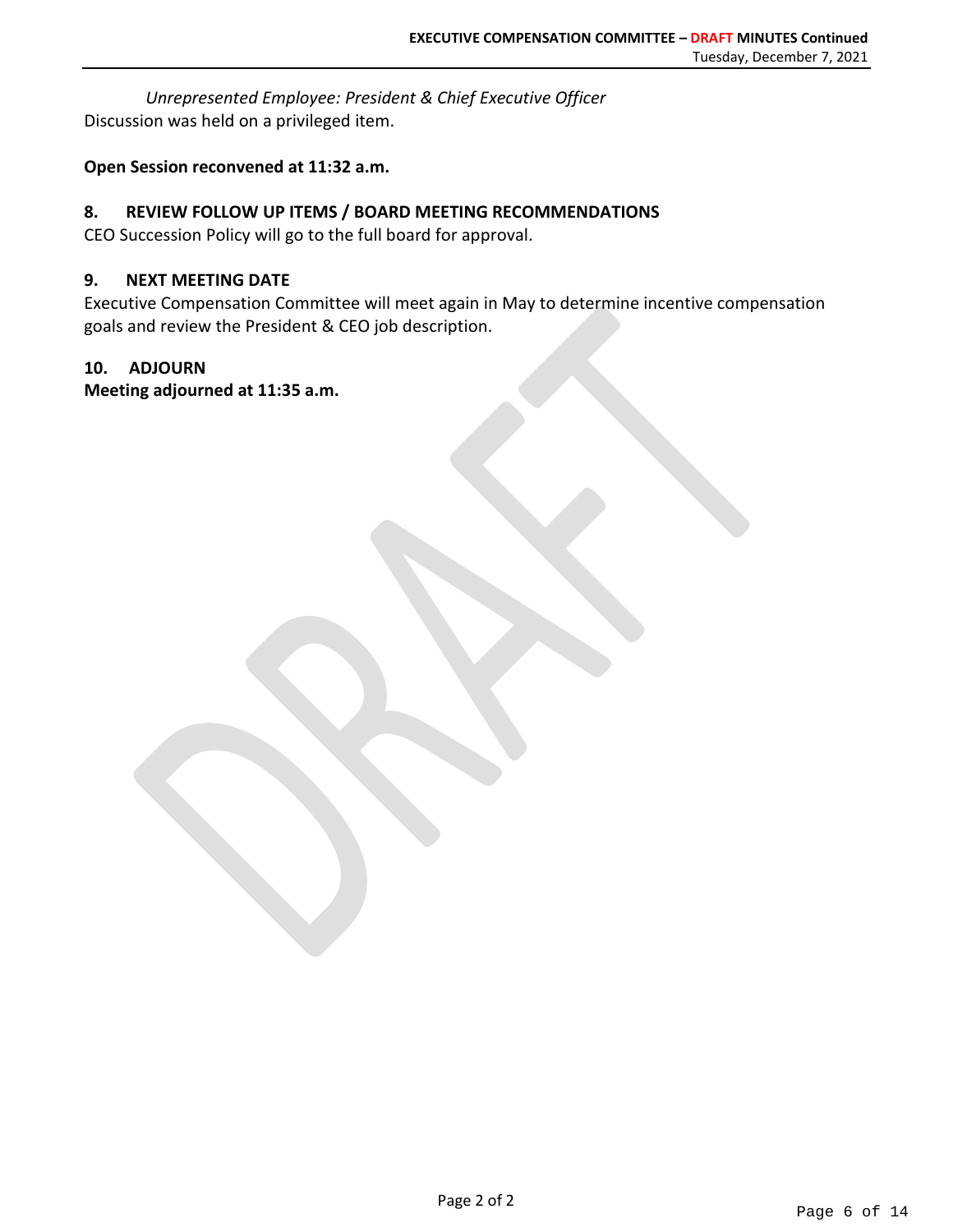## **RISK:**

Failure to conduct an annual performance evaluation may result in the President & Chief Executive Officer (CEO) not meeting the expectations of the Board of Directors.

### **POLICY:**

A formal system of performance evaluation shall be established for the President & Chief Executive Officer (CEO) and shall be completed annually by the Board of Directors.

### **PURPOSE:**

To establish a process or processes designed to ensure that the President & CEO is performing the duties to achieve Tahoe Forest Hospital District's Mission and Vision and are reflective of the organization's values.

It is the objective of the formal performance evaluation system:

- A. To reveal areas in which the President & CEO has opportunities for growth; and
- B. To optimize the performance of the President & CEO of the Tahoe Forest Hospital District.

### **PROCEDURE:**

- A. The Board of Directors will set an initial meeting with the President & CEO on or around October 1 each year, at which time the President & CEO will present both a Succession Plan and an overview of opportunities and accomplishments of the prior fiscal year.
- B. The performance evaluation appraisal form will be distributed to the Board of Directors no later than November 1. Completed evaluations should be sent to General Counsel no later than November 15.
- C. The President & CEO 's performance will be formally reviewed by the full board no later than November 30 and will be documented through a written report by Counsel. Upon the board's approval, a formal letter will be presented to the President & CEO by two board members.
- D. At the time of the performance evaluation, an annual review of the President & CEO's Employment Agreement will also be conducted. The Board will have the option to extend the Employment Agreement.
- E. The Chief Human Resources Officer will review the job description of the President & CEO each year no later than November 30 and inform the President & CEO and Board of Directors of any recommended modifications.
- F. TFHD Board of Directors will provide ongoing feedback to the President & CEO relating to his/her performance.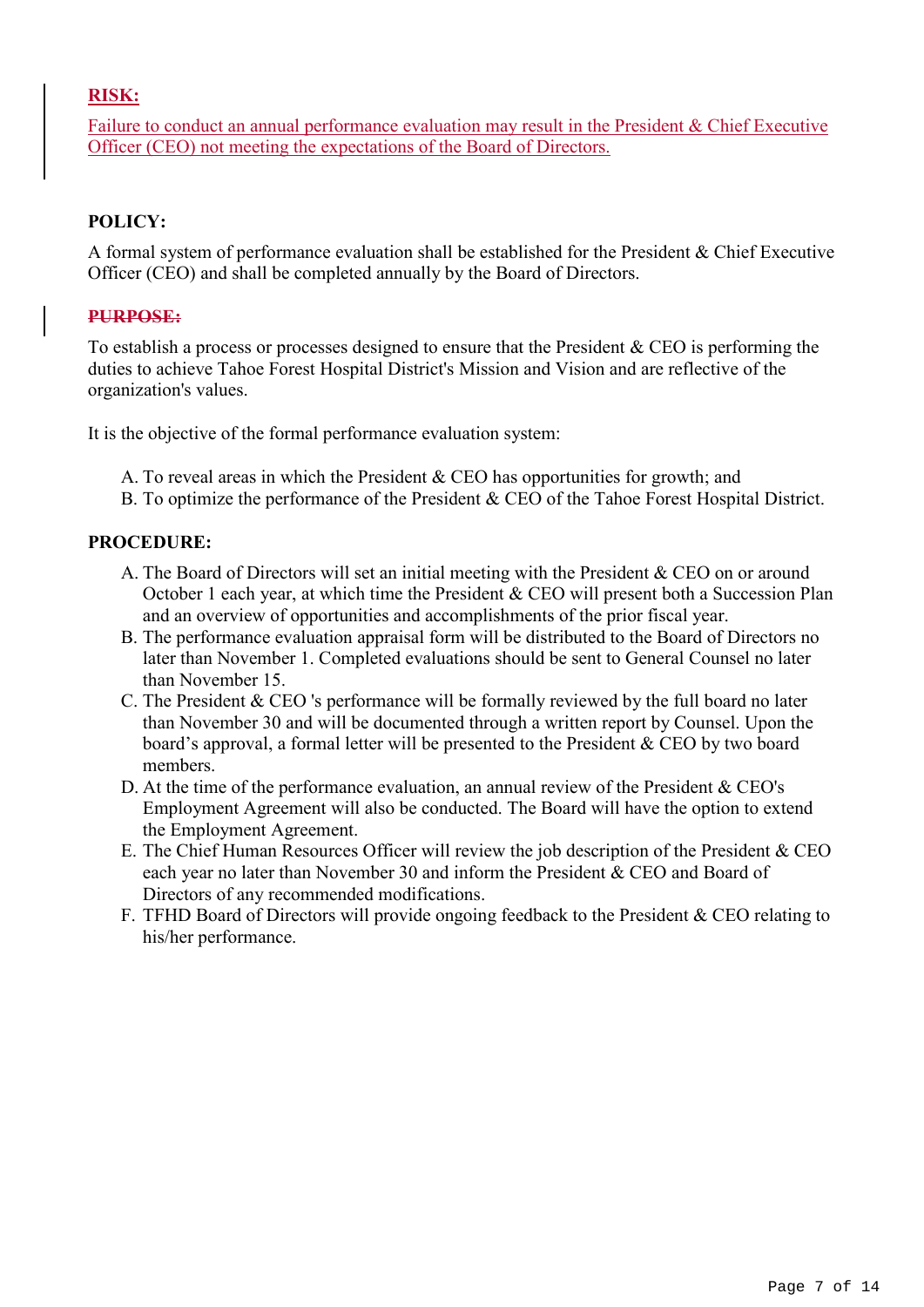# **RISK**

Failure to follow this compensation policy may result in President & Chief Executive Officer (CEO) compensation that is unfair, inequitable and not competitive. Compensation could also be paid outside of best market practices.

## **PURPOSE**

Tahoe Forest Hospital District ("TFHD") Board of Directors wants to ensure that the compensation decisions for the President & Chief Executive Officer are competitive, fair and equitable as well as compliant with appropriate regulatory guidelines and representative of best market practices.

# **POLICY**

It is the responsibility of the Board Executive Compensation Committee to review executive compensation and manage the President & Chief Executive Officer contract renewal process. The Board Executive Compensation Committee is composed of two board members and is appointed annually by the Board PresidentChair.

# **PROCEDURE**

### A. **Total Compensation**

The Executive Compensation Committee will review survey data from various sources including, but not limited to, the California Hospital Association Executive Compensation Survey, third party compensation expert, and other targeted data. Survey comparisons will be to like size healthcare systems. Review of standalone facilities and healthcare systems will include the size of the organization, scope of services offered, gross/net revenue, operating expenses, number of FTE's, number of beds and scope of responsibility (e.g. Bi-state organizations, Multi-specialty Clinic services) and other applicable information.

Total compensation for the President & Chief Executive Officer position with TFHD may include, but not limited to:

- 1. Base salary
- 2. Personal leave
- 3. Long Term Sick Leave
- 4. \$1,000,000 life insurance benefit
- 5. Automobile allowance
- 6. Housing assistance
- 7. Health, dental and vision insurance
- 8. Long Term Disability policy
- 9. Participation in Money Purchase Pension Plan
- 10. Employer match into 457 Deferred Compensation Plan
- 11. Discretionary deferred compensation
- 12. Incentive Compensation Plan
- 13. Severance agreement

### B. **Target**

The Board maintains the discretion to pay base compensation in excess of the 50th percentile based on other factors such as experience and results and to pay total compensation up to the 100th percentile based on extraordinary results. The 50th percentile of current pay practices will be targeted to establish base compensation. "At Risk" compensation and other rewards will be targeted at above industry standards to offset base pay at the 50th percentile. It is our intention to provide total compensation comparable to industry standards with a focus on mountain community healthcare systems. Due to the housing market forces in our area, additional housing related benefits may be included in a total compensation package. These benefits may be more generous than industry standards due to local market and housing conditions.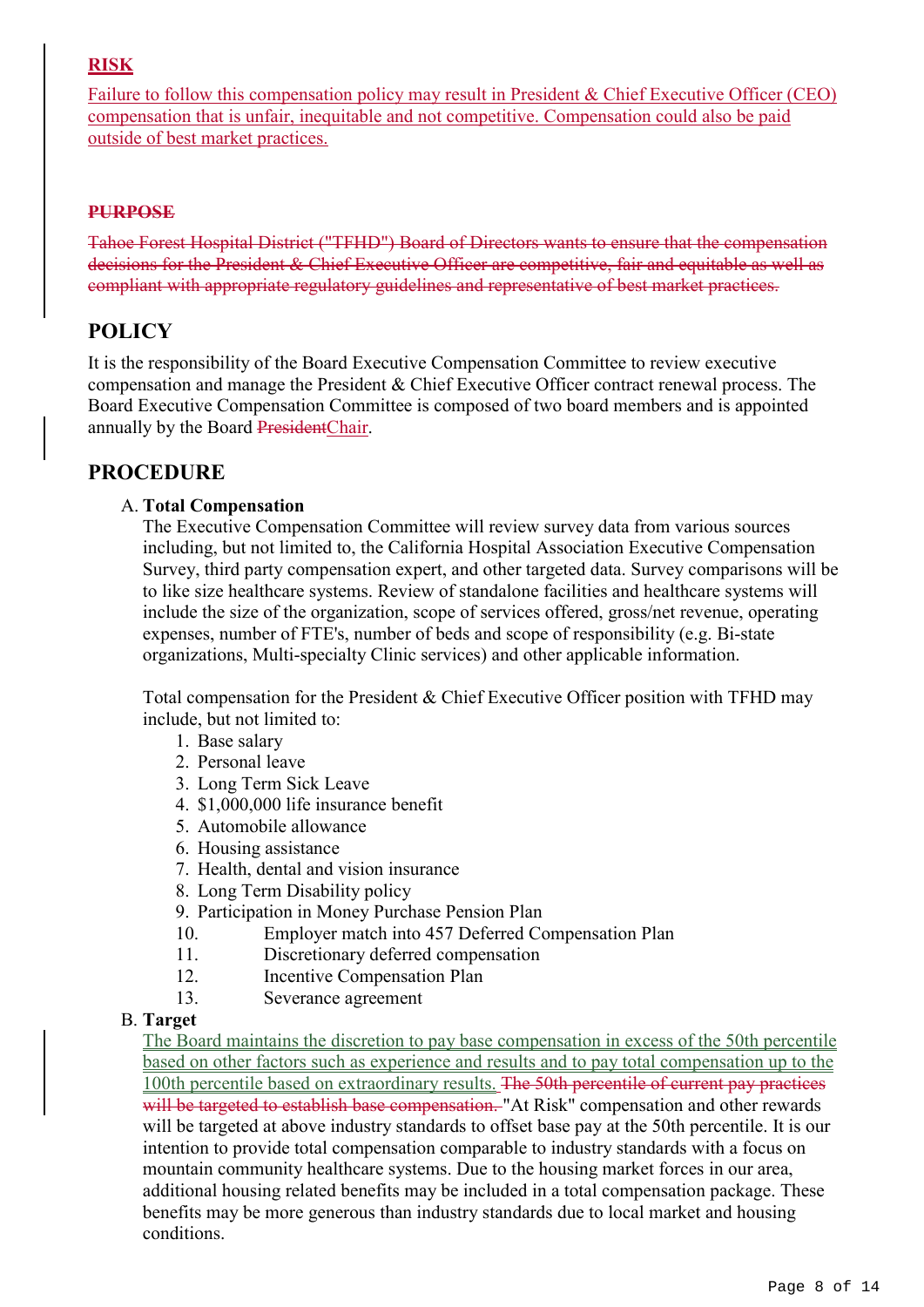The Board maintains the discretion to pay base compensation in excess of the 50th percentile based on other factors such as experience and results and to pay total compensation up to the 100th percentile based on extraordinary results.

### C. **Other factors**

Other factors such as competitive market forces, each individual's job responsibilities are also considered in TFHD compensation and benefit decisions. These may include:

- 1. Organizational complexity (the number and variety of services and/or organizational units).
- 2. Current and future management challenges (such as bankruptcies, major financing, construction projects, consolidations, increased competition, etc.).
- 3. The availability or lack of availability of staff experts.
- 4. The depth and breadth of the executive's knowledge and experience.
- 5. The rate of organizational growth.
- 6. The executive's value in the labor market as reflected, in part, by his salary history elsewhere.
- 7. The hospital's prior success in recruiting and retaining competent executive personnel.
- 8. Fees charged for comparable services by recognized hospital management companies. D. Incentive Compensation
	- 1. The Executive Compensation Committee will meet no later than April 30 each year to develop the President & CEO's Incentive Compensation metrics for the next fiscal year. The Board of Directors will approve the metrics prior to the start of the fiscal year.
	- 2. The Board of Directors will meet after the audited financial statements have been presented and no later than November 30 to determine the payout of the previous fiscal year Incentive Compensation award.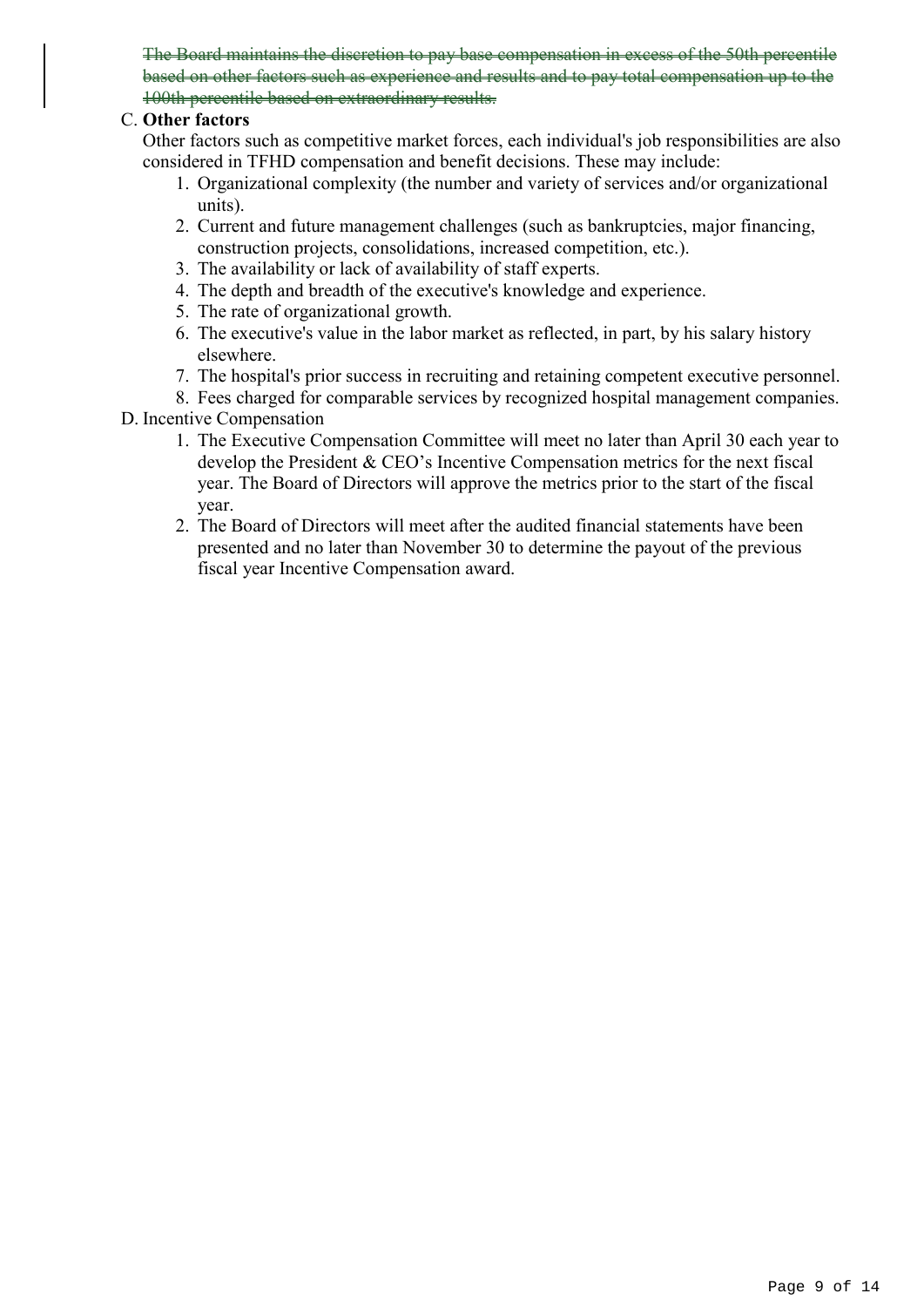# Tahoe Forest Health System – Job Description

| Job Title:       | President & CEO               |        | Job Number:           |            | 0001001          |  |
|------------------|-------------------------------|--------|-----------------------|------------|------------------|--|
| Department:      | Administration                |        | Reports To:           |            | <b>BOD</b>       |  |
| Bargaining Unit: | Non-Represented               |        | <b>Benefit Group:</b> |            | Chief            |  |
| Codes:           | FLSA:                         | Exempt | EEO:                  | $\Omega$   | Finance Code   0 |  |
| Prepared by:     | Director, Human Resources     |        | Date:                 | 06/05/2002 |                  |  |
| Revised by:      | <b>Board Executive</b>        |        | Date:                 | 06/23/2021 |                  |  |
|                  | <b>Compensation Committee</b> |        |                       |            |                  |  |
| Approved by:     | <b>Board of Directors</b>     |        | Date:                 | 07/22/2021 |                  |  |

### **SUMMARY:**

Directs all functions of the District to achieve the mission and vision of the organization in accordance with the overall policies established by the Board of Directors, and in compliance with regulatory guidelines, in order that the strategic objectives of the hospital can be attained; provides leadership and direction in ensuring the efficient, economical, effective utilization of hospital resources to meet the identified needs of the service region through quality medical and health service programs.

### **ESSENTIAL DUTIES AND RESPONSIBILITIES:** include the following:

Assists, counsels, and advises the Board of Directors on the establishment of District policies; acts as agent of the Board in carrying out such policies.

Recommends District policy positions regarding legislation, government, administrative operation and other matters of public policy as required.

Assists the Board of Directors in effectively fulfilling their responsibilities by keeping the Board informed, on a monthly basis, of the operating results of the District; compares monthly operations to Board approved plans and budgets explaining variances that may arise.

Assists and advises the Board with respect to public District authority and changes in state statutory guidelines and requirements.

Develops appropriate strategic and annual operating plans that document the long and short-term goals and objectives of the District.

Actively pursues and supports the appraisals and development of new programs which could benefit the longrange success and survival of the District.

Establishes concise reporting relationships for all positions and departments in the District. Establishes methods which will foster the achievement of District goals and objectives and support the efficiency and effectiveness of all operations through proper communication and coordination.

Coordinates all operations with the medical staff, its committee structure and its leadership; demonstrates a proactive and positive relationship with the medical staff.

Ensures a consistency of purpose and mutuality of interest between the operations and bylaws of the medical staff and the policies and bylaws of the District.

Develops and maintains Quality Improvement and Process Improvement programs designed to enhance quality and customer satisfaction.

Establishes operating policies and procedures for all departments, delegating specific responsibility for documentation, monitoring, compliance, and reporting or results to subordinates, as required.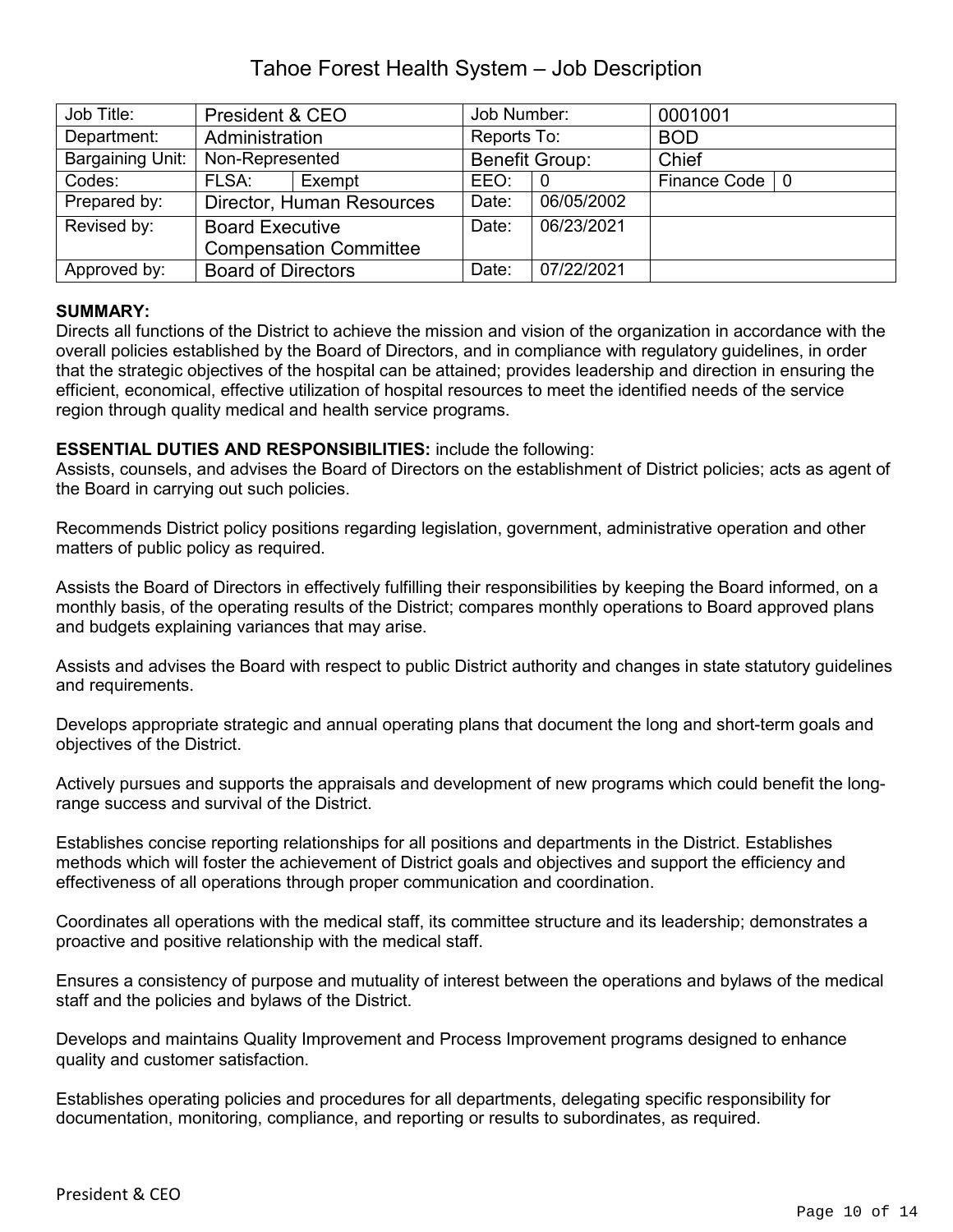# Tahoe Forest Health System – Job Description

Establishes and maintains a comprehensive budgeting program for the District. This program includes an appropriate consideration of operational, financial and statistical information needed to efficiently and effectively control all District operations.

Consistently generates sufficient net income to meet established financial goals.

Develops strong marketing and public relations programs.

Ensures the competitive viability and continuance of the hospital marketing plan in the marketplace.

Through various marketing techniques, encourages the development of services which promote District growth and expanded potential constituencies.

Ensures the coordination of Auxiliary and Foundation bylaws and operations with the bylaws and operations of the District.

Establishes a proper, consistent image of the District and its operations.

Personally represents the District to a variety of individuals, community groups, and health industry organizations.

Maintains active professional contacts through local, state and national associations in order to effectively network, as required.

Actively participates in outside programs and community affairs in order to represent the District, as appropriate.

Demonstrates the ability to effectively represent the District at national, state and local meetings, conferences and conventions, as required.

Remains current with national and local issues affecting District administration and their potential impact on the District; serves as a well-informed advisor to the Board of Directors.

Demonstrates System Values in performance and behavior.

Complies with System policies and procedures.

Other duties as may be assigned.

### **QUALIFICATIONS:**

To perform this job successfully, an individual must be able to perform each essential duty satisfactorily. The requirements listed below are representative of the knowledge, skill, and/or ability required. *Reasonable accommodations may be made to enable individuals with disabilities to perform the essential functions.*

### **SUPERVISORY RESPONSIBILITIES:**

Carries out supervisory responsibility in accordance with the organization's policies and applicable laws. Responsibilities include interviewing, hiring and training employees; planning, assigning and direction work; appraising performance, rewarding and disciplining employees; addressing complaints and resolving problems.

### **EDUCATION AND EXPERIENCE:**

Bachelor's degree required. Master's degree in Hospital Administration (MHA) or Business Administration (MBA) or related field or Doctoral degree (Ph.D.) preferred. Minimum of five years experience in Health Care **Administration**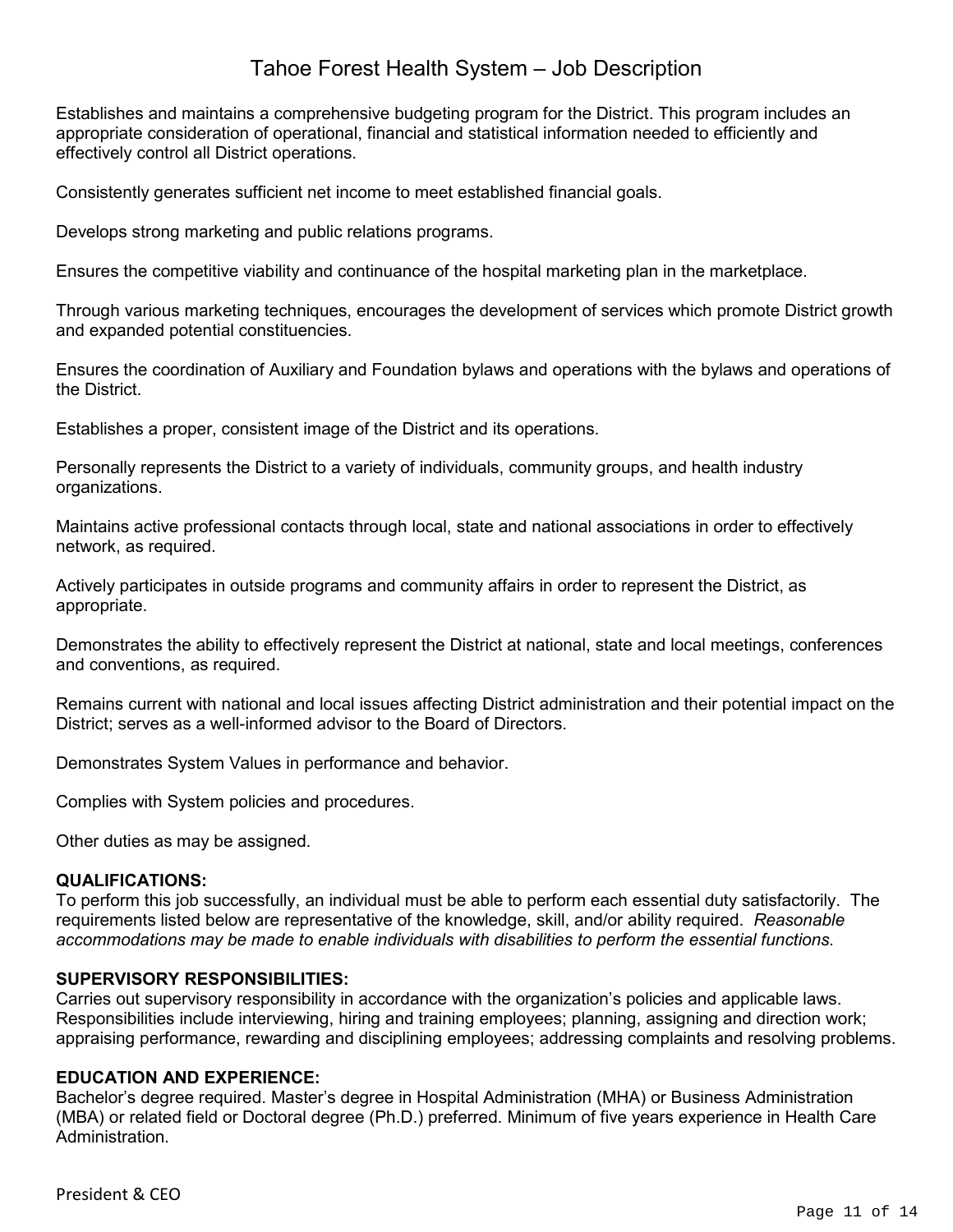### **LICENSES, CERTIFICATIONS:**

Required: Valid driver's license Preferred: None

### **OTHER EXPERIENCE/QUALIFICATIONS:**

Current membership in professional organization preferred (e.g. H.F.M.A., A.C.H.E.).

### **COMPUTER/BUSINESS SKILLS:**

Ability to use office machines. Demonstrated ability to use word processing and other Microsoft Office programs.

### **LANGUAGE SKILLS:**

Ability to read, analyze, and interpret the most complex documents. Ability to respond effectively to the most sensitive inquiries or complaints. Ability to write speeches and articles using original or innovative techniques or style. Ability to make effective and persuasive speeches and presentations on controversial or complex topics to top management, public groups, and/or boards of directors.

### **MATHEMATICAL SKILLS:**

Ability to work with mathematical concepts such as probability and statistical inference, and fundamentals of plane and solid geometry and trigonometry. Ability to apply concepts such as fractions, percentages, ratios, and proportions to practical situations.

### **PURPOSE OF CONTACTS:**

The purpose is to justify, defend, negotiate, or settle matters involving significant or controversial issues. Work at this level involves active participation in conferences, meetings, hearings or presentations involving problems or issues of considerable consequence or importance.

### **REASONING SKILLS:**

Ability to define problems, collect data, establish facts, and draw valid conclusions. Ability to interpret an extensive variety of technical instructions in mathematical or diagram form and deal with several abstract and concrete variables.

Reference physical job description template 1

I have read and received a copy of this job description:

Print Name **Date Date Signature Constant Constant Constant Constant Constant Constant Constant Constant Constant Constant Constant Constant Constant Constant Constant Constant Constant Constant Constant Constant Cons**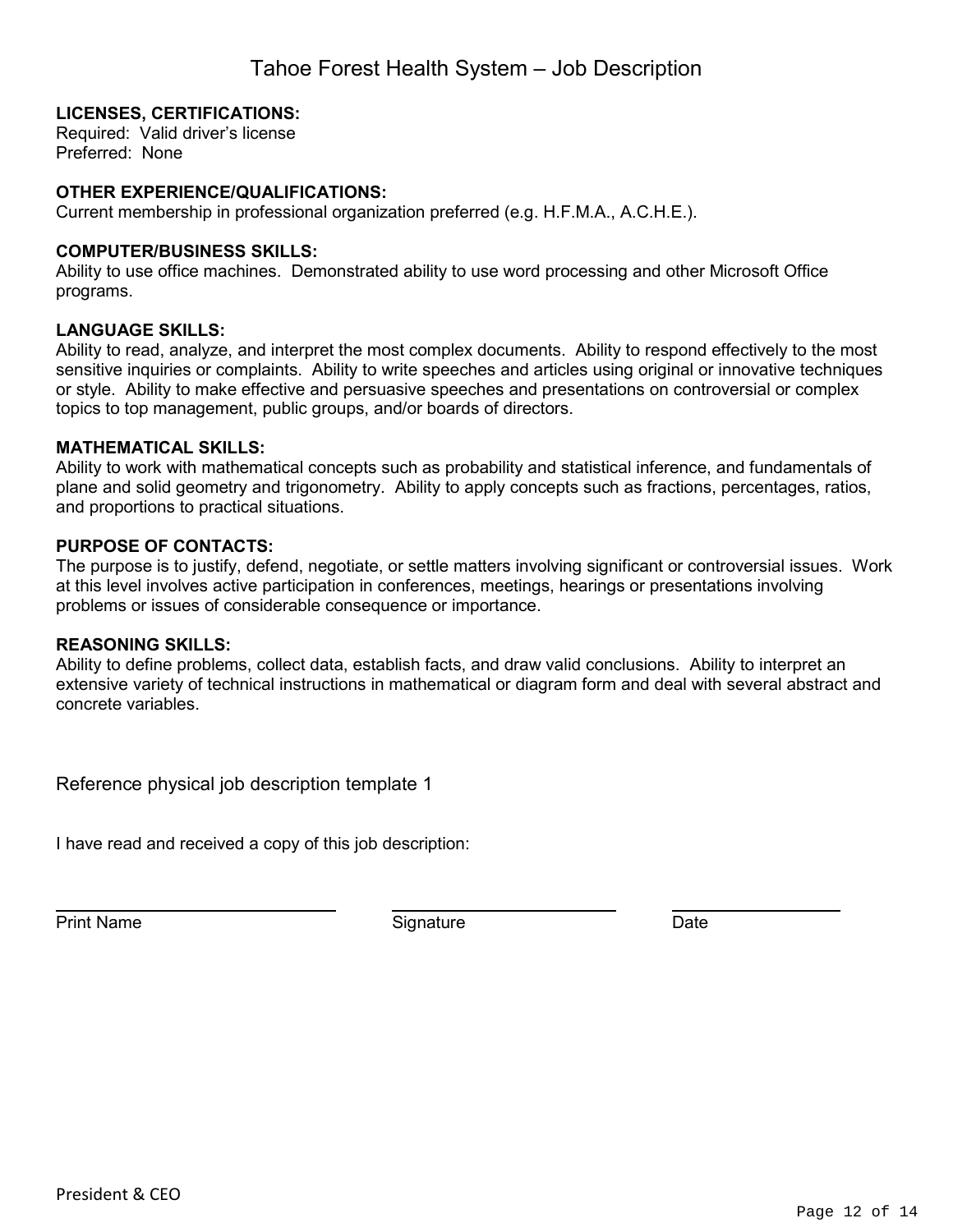### Guiding Principles

To promote a fair spirit of "stretch goals", we request the board embrace the following 5 principles which need to be reviewed each time the goals are set before the fiscal year and at the time the board is deliberating on the incentive amounts in Nov or Dec of each year.

First, the Board acknowledges they have great discretion in how they award incentives each year. We ask that they use this full discretion.

Second, that the Board views all performance as a "glass half full" a positive view, regardless of the final results.

Third, that it's not a pass fail mentality, which isn't a "glass half full" positive view.

Fourth, we ask that the principle of no incentives are paid at all if the finance goal isn't met is removed and done away with.

Fifth, as these individual incentive goals are given to Managers, Directors and all AC members a group of more than 70 people, we want nothing to be demoralizing here. This is why all matters have to be viewed as a glass half full and we are grateful for all performance even if the full target wasn't reached. A general accolade for exceptional team performance would be appropriate too, especially for the last 6 years or so.